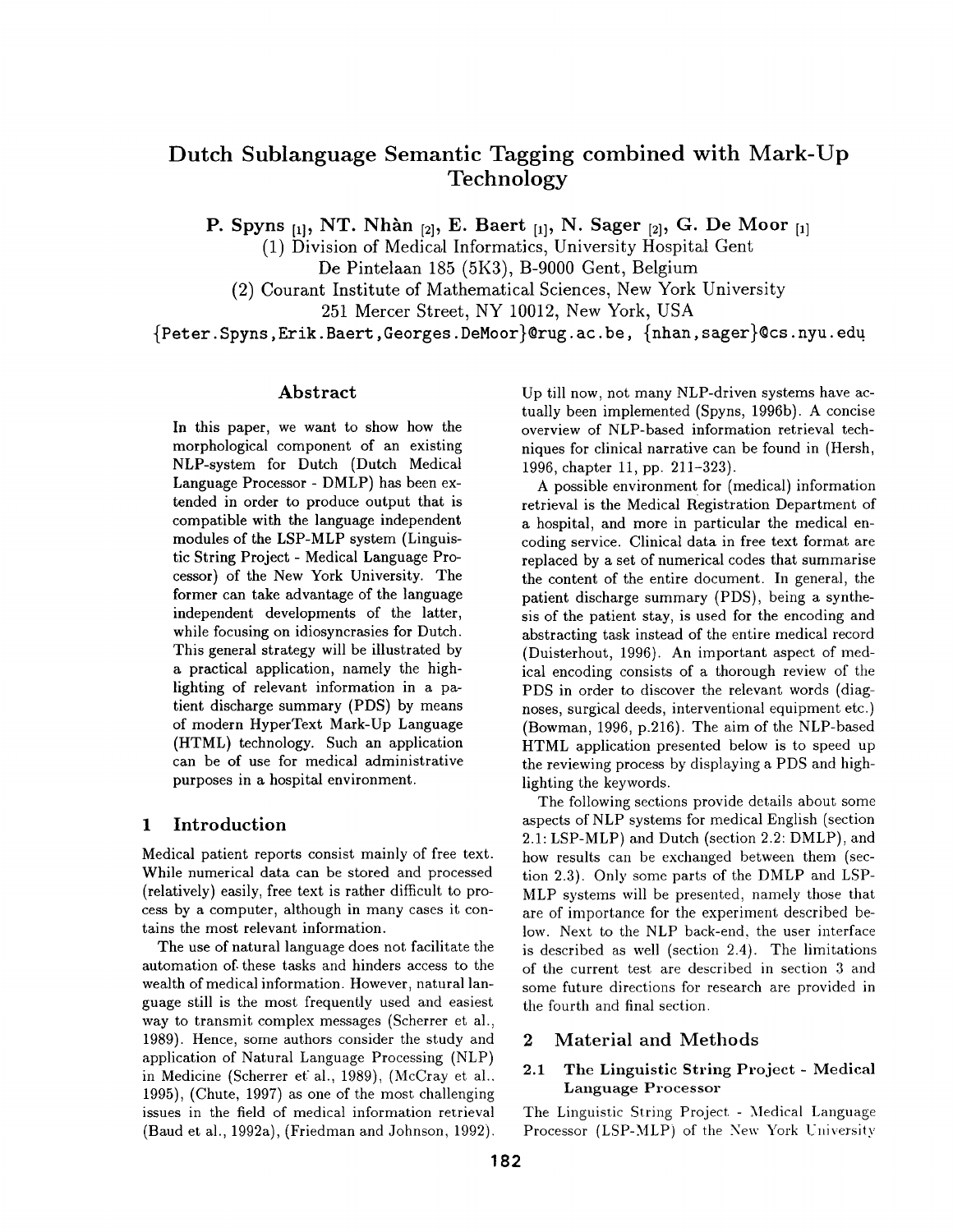is the first (and up till now the longest lasting) large scale project about NLP in Medicine (Sager et al., 1987), (Sager et al., 1995a). The LSP-MLP has also been ported to French and German, which illustrates the general applicability of its methodology and approach (Nhàn et al., 1989), (Oliver, 1992). The reason of its generality lies in the use of a well defined underlying linguistic theory (distributionalism) (Harris, 1962), (Sager et al., 1981) and a scientifically based sublanguage approach (Grishman and Kittredge, 1986).

Important for the present discussion is the semantic selection level of the LSP-MLP. All the words in the LSP dictionary are characterised by labels that indicate to which sublanguage word class(es) the words belong (e.g., H-TTCHIR: "contains general and specific surgical treatment or procedure words which imply or denote surgical intervention by the physician" (Sager et al., 1987, p.268); H-TXPROC: "contains medical test words designating procedures performed on the patient and not on a patient speciment. The patient must be present to undergo the test" (Sager et al., 1987, p.264) ). An overview of the actual set of labels and word classes can be found in (Sager et al., 1995a). The semantic selection module uses distributionally established cooccurrence patterns of medical word classes to improve the parse tree by resolving cases of structural ambiguity (Hirschman, 1986). Consider the sentence 63 "operatieve procedure: vijfvoudige coronaire bypass." 1 displayed in figure 4. The word "procedure" is semantically ambiguous because it has two semantic labels: H-TTCHIR & H-TXPROC. Thanks to the co-occurrence patterns for the medical sublanguage, only the label that is valid in this context (H-TTCHIR) is ultimately selected. In another context (e.g.: test procedure: ...), another co-occurrence pattern will apply and select the H-TXPROC reading. Other examples of resolution of word sense ambiguities by means of co-occurrence patterns can be found in (Sager et al., 1987, pp.83, 95).

The very latest work includes the use of Standard Generalized Mark-up Language (SGML) and World Wide Web (WWW) Graphical User Interface (GUI) technology to access and visualise better the requested information in the text (Sager et al., 1996). It focused on the use of static SGML or HTML-code 2 for displaying the results of NLP-based checklist screening of clinical documents.

#### 2.2 The **Dutch Medical Language Processor**

For the Dutch medical language, an NLP system of a medium sized coverage has been designed and implemented: the Dutch Medical Language Processor (DMLP) (Spyns, 1996c). With respect to the morphological level, there is a full form dictionary stored in the relational database format (currently some 100.000 full forms that are mostly non-compound wordforms) (Dehaspe, 1993). If necessary, a recogniser characterises the unknown word forms morphologically (Spyns, 1994). Subsequently, a contextual disambiguation component tries to reduce the number of morphological readings (Spyns, 1995).

As the syntactic level uses a "logic variant" of the LSP grammar formalism (Hirschman and Dowding, 1990), the Dutch morpho-syntactic module (Spyns and Adriaens, 1992) can replace the LSP parser. Many of the LSP-MLP medical co-occurrence patterns are practically identical for English, French and German, so that the application of these patterns to Dutch parse trees can lead to interesting results, namely the feasibility of reusing the non language specific parts of the LSP-MLP for Dutch medical NLP (Spyns, 1996a).

#### 2.3 The DMLP/LSP-MLP connection

The linguistic data are passed on from the DMLP to the LSP-MLP system via syntactic parse trees. This is due to the fact that the selection module takes syntactic relationships into account during the semantic disambiguating phase.

The linguistic information of the DMLP and the LSP-MLP systems correspond in a high degree. Semantic word class labels, which were originally not foreseen in the Dutch lexicon, had to be added. A parse tree transducer delivers nearly genuine Dutch LSP-MLP trees (Spyns, 1996a). Although on the side of the LSP-MLP some new sublanguage semantic co-occurrence patterns had to be defined, the co-occurrence patterns are highly language independent. This was in line with results earlier achieved. An example (see figure 1) shows the output of the parse tree transducer that reshapes the DMLP tree into the required LSP-MLP format. The current state of the transducer allows to transform nearly all the parse trees.

### 2.4 The WWW interface

The basic idea was that when treating a patient, it is considered to be helpful to reread the admission history, the discharge summary, or other important parts of the medical record.

<sup>&</sup>lt;sup>1</sup>English: surgical procedure: quintuple coronary bypass.

<sup>&</sup>lt;sup>2</sup> "Static" HTML code eliminates the need for an on the fly conversion of the HTML file ("dynamic" HTML code) as presented in section 2.4.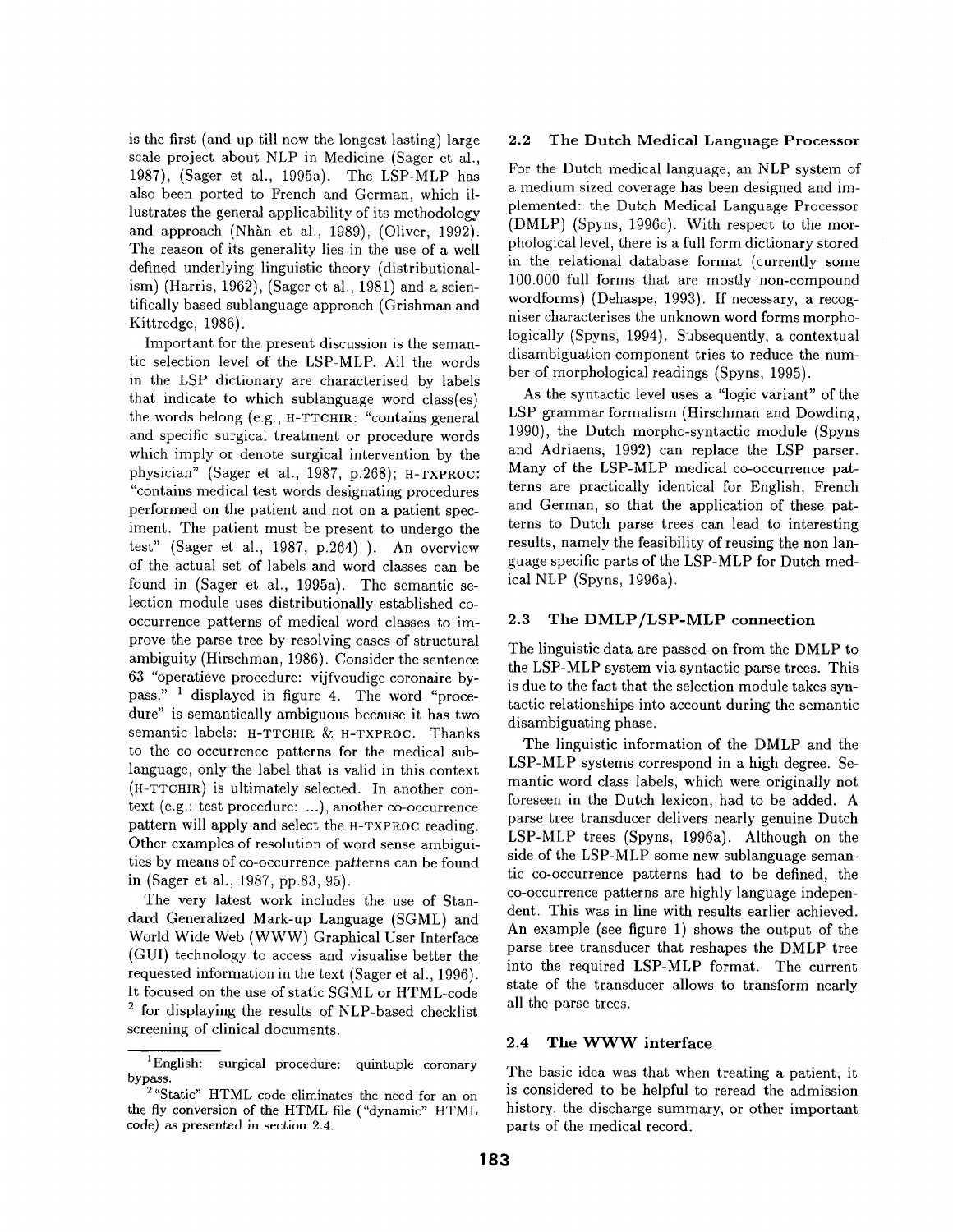

Figure 1: LSP like parse tree generated by the DMLP transducer for "operatieve procedure: vijfvoudige coronaire bypass." [surgical procedure: quintuple coronary bypass]

The highlighting of medical concepts of interest makes it possible to scan a document quickly, focusing on a particular type of information, such as Symptoms and Diagnoses, or Treatments resolved (?, p.26).

Also for the medico-administrative activities, such a tool can also be helpful. Medical secretaries have to summarise patient discharge summaries by "translating" them into a fixed set of numerical codes of a classification (ICD-9-CM (Commission of Professional and Hospital Activities, 1978)). These codes (indirectly) serve for statistical and financial purposes. If the most important relevant terms for the encoding task (essentially the H-DIAG (diagnosis) and the H-TTCHIR (surgical deed) words) are already highlighted, the human encoder is able to detect them more rapidly so that the encoding speed can be improved.

The documents are morphologically and syntactically analysed by the DMLP first, the resulting parse trees being made conform to the LSP-format, and

subsequently passed  $3$  on to the LSP-MLP.

The LSP subselection module generates a pseudo-HTML file consisting of semantic labels and the terminal elements of the parse trees. The file with the pseudo-HTML codes (see figure 3) could easily have been generated by the morphological component of the DMLP as well. In some occasions, it would be better to do so as the DMLP-LSP tree converter sometimes changes the word order. On the other hand, no advantage can then be taken from the sublanguage co-occurrence patterns for semantic disambiguation. Semantically ambiguous words will thus be highlighted more than once, which is bad for the precision score (more non relevant words are flagged). Without full fledged linguistic analysis, some ambiguities will not be resolved (?, p.27). As can be seen in figure 2 (and thus also in figure 3), the ambiguity for the word "procedure" in sentence 63 is resolved. The node number 2 only has the label H-TTCHIR.

<sup>3</sup>Currently, the files are transmitted by e-mail.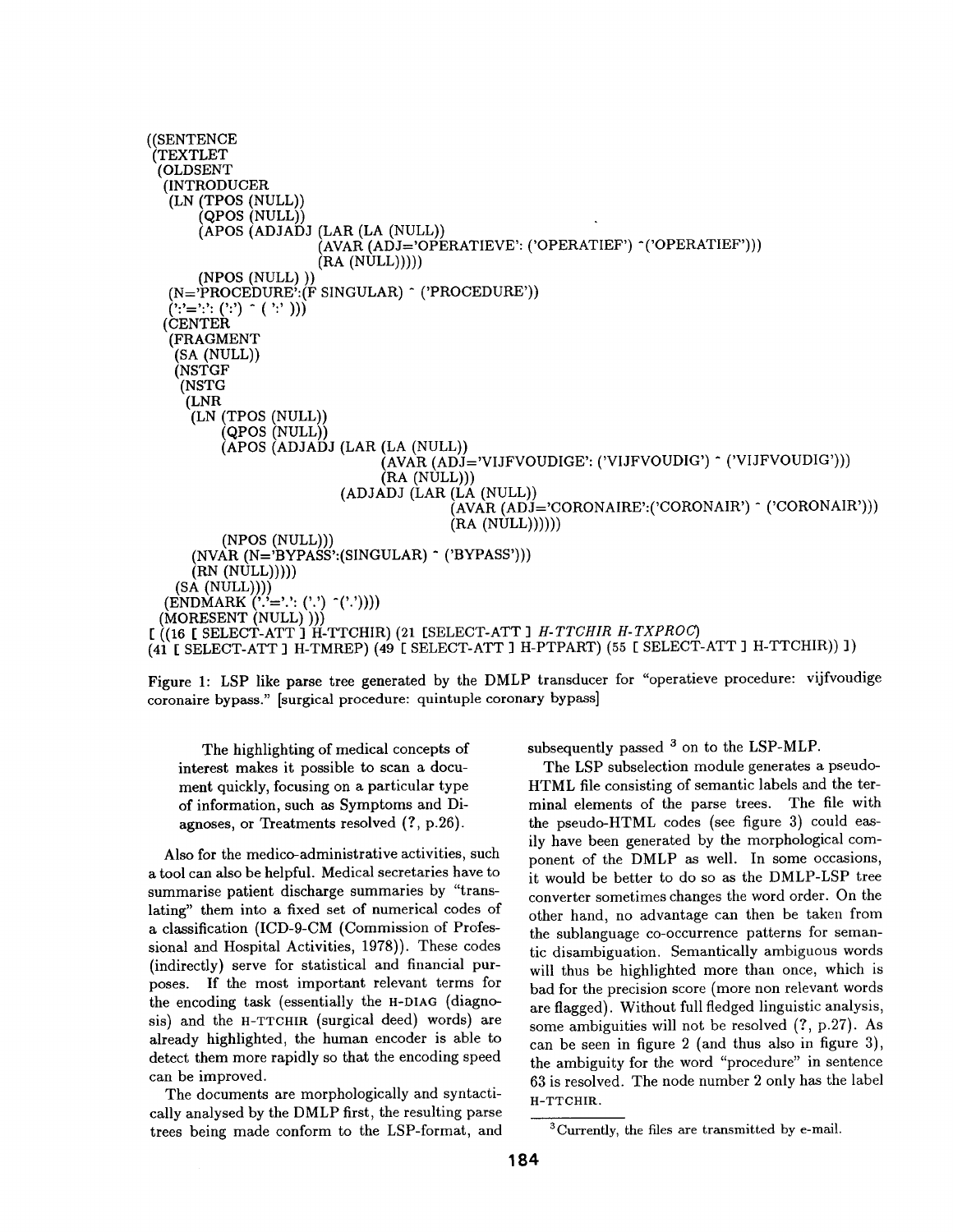

Figure 2: LSP-MLP parse tree generated after sublanguage processing for sentence of figure 1

No actual HTML-codes were furnished but the semantic labels are noted according to the HTML-style (see figure 3). The NLP processing of a load of PDSs can be done in batch during the night so that the throughput of the encoder is not affected in the negative sense.

#### 63

 $H - TTCHIR$  operatieve  $<$  /H - TTCHIR >  $\langle H - TTCHIR \rangle$  procedure  $\langle H - TTCHIR \rangle$  $\langle H-TMREF\rangle$  vijfvoudige  $\langle H-TMREF\rangle$  $< H - PTPART$  coronaire  $< H - PTPART$  $\langle H - TTCHIR \rangle$ bypass $\langle H - TTCHIR \rangle$ 

Figure3: pseudo-HTML code generated after joint DMLP/LSP-MLP processing for the sentence in figure 1

The GUI consists of two WWW-pages. The first page is conceived as a menu window. Two selection boxes allow the medical encoder to choose a text and the semantic labels. Currently, the set of PDSs is limited to nine texts. In the future, HTML-files for an unrestricted and varying number of PDSs will have to be produced. Before the encoder can start to view the NLP-processed PDSs, the HTML-code of the menu-page needs to be updated to include all the (path)names of the files concerned. This can easily be achieved by activating before each encoding session a C-shell script that scans a subdirectory and creates an actualised HTML-file for the menu page. Only the " <  $OPTION$  ><  $/OPTION$  >" lines of the first choice box need to be adapted.

Through the HTML SUBMIT command, the options selected by the medical encoder are passed (via a FORM and CGI-SCRIPT) to an external C-program. The C-program takes the filename and the requested sublanguage label(s) as parameters and generates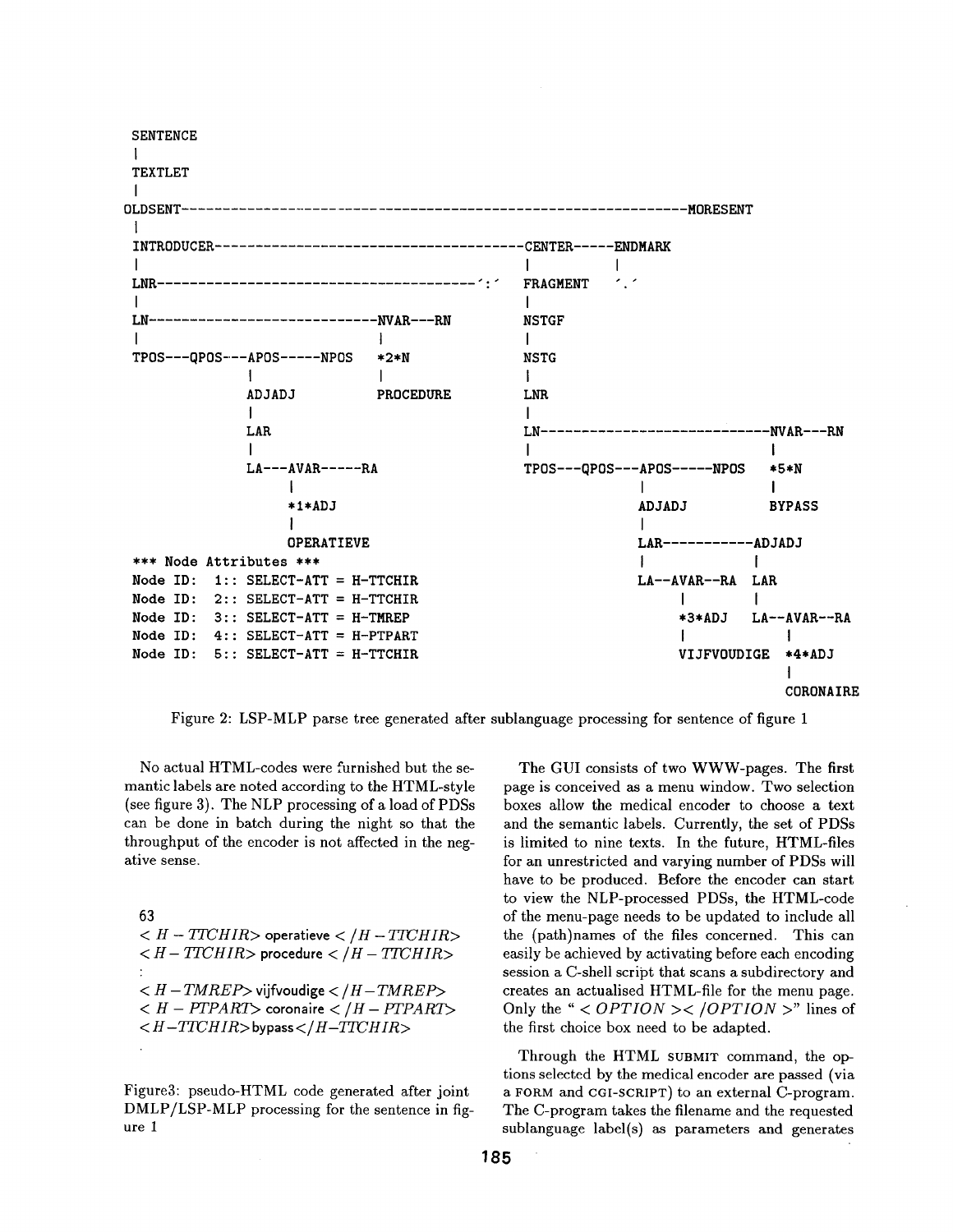a new HTML-file by replacing the occurrences of the concerned label(s) by a genuine HTML-code  $(*STRONG* > \< /STRONG$   $>$  around the relevant words). This temporary file is directly fed into the browser and displayed as a second WWW-page ("PDS-page"). The words marked  $(=$  belonging to the selected semantic sublanguage word class) are displayed in boldface. As the pseudo-HTML codes are ignored by the browser, the rest of the PDS is displayed in a "neutral" way.

Figure 4 shows the menu-page and PDS-page in which words concerning the diagnosis (H-DIAG), the surgical procedure  $(H-TTCHIR)$  and the bodypart  $(H-TTHIR)$ PTPART) are marked. The PDS-page is the bottom right part of the figure and partly overlaps the menupage, which shows the selected PDS and labels 4.

### **3 Evaluation & Results**

Before a large scale validation involving "a gold standard" and various statistical metrics (e.g. see (Hripcsak et al., 1995)) is set up and conducted, a modest formative evaluation (Hirschman and Thompson, 1995) allowed to rapidly assess the functionality of the application from the point of view of the actual user. A limited validation test has been set up. A sample of 100 Dutch sentences of varying length and syntactic complexity was selected. All the words in the dictionary covering the 100 sentences were manually tagged with LSP semantic word class labels. The medical doctor supervising the medical registration activities was asked to provide some combinations of semantic labels relevant from the

<sup>4</sup>The translation of the document PDS6 is as follows:

- 61 On 21/1/87 your patient has been operated in our cardiovascular surgery unit.
- 62 Pre-operative diagnosis: coronary sclerosis.
- 63 Operative procedure: quintuple coronary bypass.
- 64 Reconstruction of the left arteria mammaria on the LAD.
- 65 Venal jump graft from the aorta to the diagonalis, further to the LAD.
- 66 Venal jump graft from the aorta to the first branch of the circumflexus, further to the second branch of the circumflexus, till the RDP .
- 67 Single venal bypass from the aorta to the AV-Sulcusbranch.
- 68 After the procedure, the patient has been admitted to the Intensive Care unit.
- 69 Enclosed you can find the operation report.

viewpoint of a medical encoder (using ICD-9-CM), and to evaluate the system's responses.

For all the 100 sentences, pseudo-HTML code was generated. The recall was 100 % (all the labels concerned were flagged). The precision ranged from 66% to 100 % depending on the label combination. Nevertheless, these figures are temporary as examination of the sentences showed that very few words had more than one semantic label so that the medical subselection stage did not have a big impact. A larger test set needs to be processed in order to provide more conclusive results. Probably, recall will drop while precision could raise. Nevertheless, the experience did prove to be valuable as the collaborating doctor, who had never heard of NLP before, said he was "positively surprised and impressed" by the capabilities of the system. He also judged the tool to be an interesting utility and consented in setting up a larger experiment to measure exactly the impact of the tool on the daily routine of the medical encoders. The evaluation procedure of this large test will be organised to comply as much as possible with the evaluation criteria recently proposed by Friedman and Hripcsak (Friedman and Hripcsak, 1997).

### 4 Future Research

In order to demonstrate the full power of the LSP-MLP, the same sentences could be processed by the joint DMLP/LSP-MLP systems and stored in a RDB table - as is done in other experiments involving the LSP system (Hirschman et al., 1981). Specific SQL-queries can then return the ID-number of the sentence with the relevant information instead of the information itself. If the ID-number is added to the original document as a pseudo-HTML code, the same mechanism as mentioned above can be used to highlight the sentences containing the relevant information. Several variants on this base scheme can be thought of.

Following the line of research of Sager (Sager et al., 1995a) and Wingert (Wingert et al., 1989), classification codes could already be generated automatically (see also (Lovis et al., 1995)) and presented on the screen next to the original text. But the human encoder would remain responsible for the ultimate selection of the exact codes.

Another possibility is the creation of "views" or "masks". HTML files can be generated with "hard coded" instructions to emphasise fixed combinations of semantic labels. Buttons in the menu-page allow to display very rapidly the selected view on the PDS. Several experiments for English have already been successfully carried out (?) on the use of "static WWW-technology". Interesting as well is the cre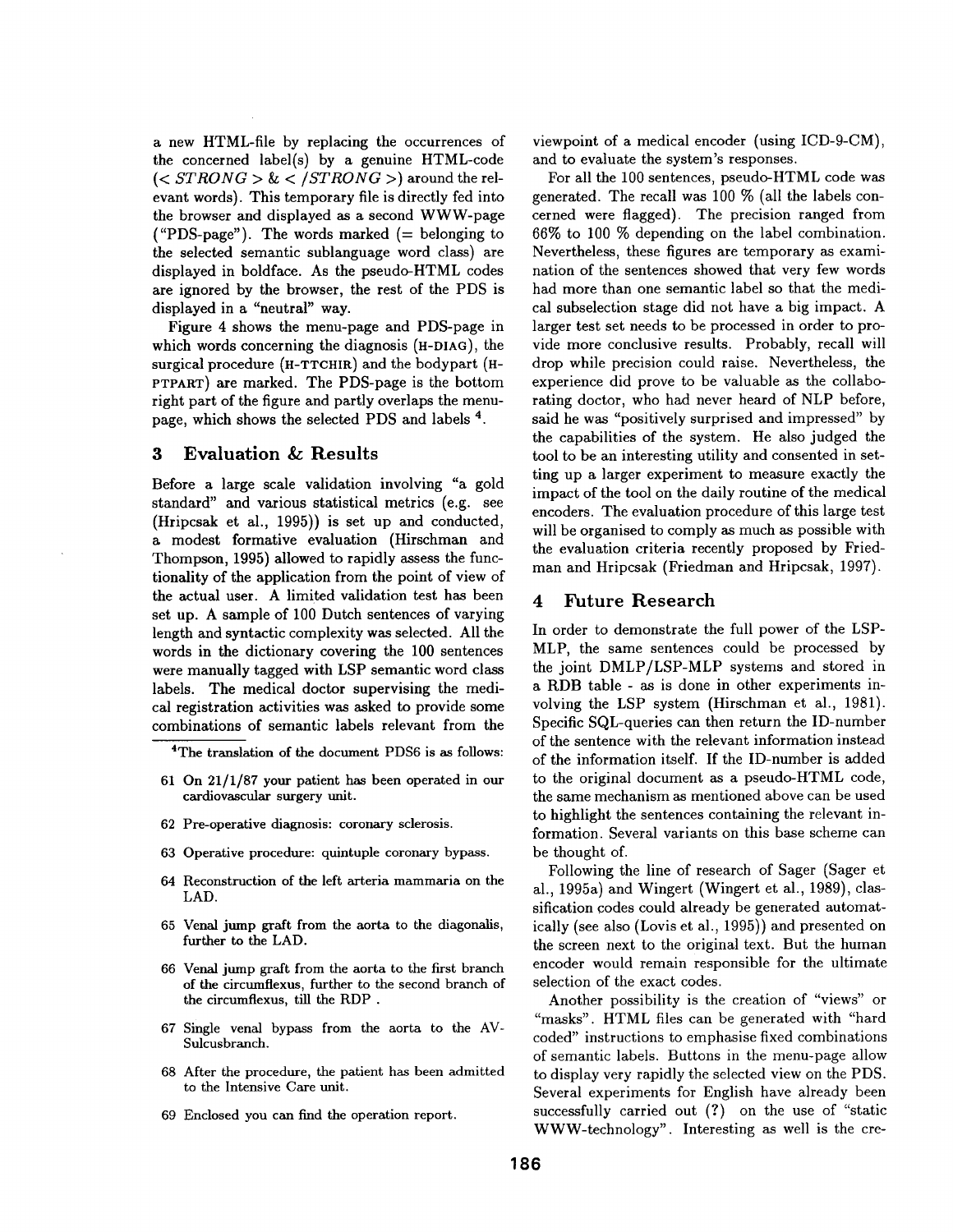ation of Document Type Definitions (DTD) that associate a particular layout with a specific semantic label (see also (Zweigenbaum et al., 1997)). The DTDs can act as a locally defined view (GUI aspect) on common SGML data (NLP aspect).

Other potential applications in the medical domain for the *DMLP/LSP-MLP* combination are e.g., the determination of patient profiles (Borst et al., 1991), quality assurance (Lyman et al., 1991) and extraction of sign/syptom information for medication (Lyman et al., 1985). Overviews of the possible utilisation in the healthcare area of NLP based systems, irrespective of their theoretical background, can be found in (Baud et al., 1992b) & (Sager et al., 1987, chapter2).

But before any application of such an extent can be envisaged for Dutch, the words of the dictionary database all have to receive the appropriate semantic label(s). Luckily, this process can be automated. The LSP-team has implemented such routines (Hirschman et al., 1975) but other techniques could be applied as well (see (Habert et al., 1996)).

From a technical point of view, it would be better to group all the involved software modules (NLP, RDBMS, WWW) on the same platform to optimally exploit the potentialities offered by the combination of the components mentioned. Ultimately, a client/server architecture (separating language specific from domain specific issues and the linguistic aspects from user interface aspects) will be the best architecture for a real life application.

We can conclude that the application presented above shows the feasibility to integrate Electronic Medical Record (EMR) systems with NLP applications. This is the kernel message of the DOME project (Bouaud et al., 1996) that advocates the use of SGML **-** and HTML-technology for EMR systems. The above presented WWW-application could thus be integrated in such a hypertextual EMR system.

## **References**

- R. Baud, A.-M. Rassinoux, and J.-R. Scherrer. 1992a. Natural language processing and medical records. In K.C. Lun, editor, *Proc. of MED-INFO* 92, pages 1362 - 1367. North-Holland.
- R. Baud, A.-M. Rassinoux, and J.-R. Scherrer. 1992b. Natural language processing and Semantical Representation of Medical Texts. *Methods of Information in Medicine,* (31): 117- 125.
- F. Borst, M. Lyman, N.T. Nhàn, L. Tick, N. Sager, and J.-R. Scherrer. 1991. Textinfo: A Tool for Automatic Determination of Patient Clinical Profiles Using Text Analysis. In P. Clayton, editor,

*Proc. of SCAMC 91,* pages 63 - 67. McGraw-Hill. New York.

- J. Bouaud, B. Séroussi. and P. Zweigenbaum. 1996. An experiment towards a document centered hypertextual computerised patient record. In *Proc. of MIE 96,* pages 453 - 457, Amsterdam. IOS Press.
- E. Bowman. 1996. Coding and classification systems. In M. Abdelhak, S. Grostick, M-A. Hanken, and E. Jacobs (eds.), editors, *Health Information: Management of a Strategic Resource,* pages 214 - 235. W.B. Saunders Company, Philadelphia.
- C. Chute, editor . 1997. Preprints of the IMIA WG6 Conference on Natural Language and Medical Concept Representation. Jacksonville.
- Commission of Professional and Hospital Activities. 1978. *The International Classification of Diseases, Ninth Revision, Clinical Modifications (1CD-9-CM}.* Ann Arbor, Michigan.
- L. Dehaspe. 1993. *Report on the building of the sc menelas lexical database.* Technical Report 93- 002, K.U. Leuven.
- J. Duisterhout. 1996. Coding and Classifications. In J. van Bemmel, editor, *Handbook of Medical Informatics,* pages 83 - 94. Bohn, Stafleu, Van Loghum, Houten/Diegem, preliminary version.
- C. Friedman and S. Johnson. 1992. Medical text processing: Past achievements, future directions. In M.J. Ball and M.F. Collen, editors, *Aspects of the Computer-based Patient Record,* pages 212 - 228. Springer - Verlag, Berlin.
- C. Friedman and G Hripcsak. 1997. Evaluating Natural Language Processors in the Clinical Domain. In (Chute, 1997), pages  $41 - 52$ .
- R. Grishman and R. Kittredge, editors. 1986. *Analyzing Language in Restricted Domains: Sublanguage Description and Processing.* Lawrence Erlbaum Associates, Hillsdale, New Jersey.
- B. Habert, E. Naulleau, and A Nazarenko. 1996. Symbolic word classification for medium-size corpora. In *Proc. of COLING 96,* pages 490 - 495.
- Z. Harris. 1962. *String Analysis of Sentence Structures.* Mouton, The Hague.
- W. Hersh. 1996. *Information Retrieval, A Health Care Perspective.* Springer Verlag, New York.
- L. Hirschman and J. Dowding. 1990. Restriction grammar: a logic grammar. In P. Saint-Dizier and S. Szpakowiez, editors, *Logic and Logic Grammars for Language Processing,* pages 141 - 167. Ellis Horwood.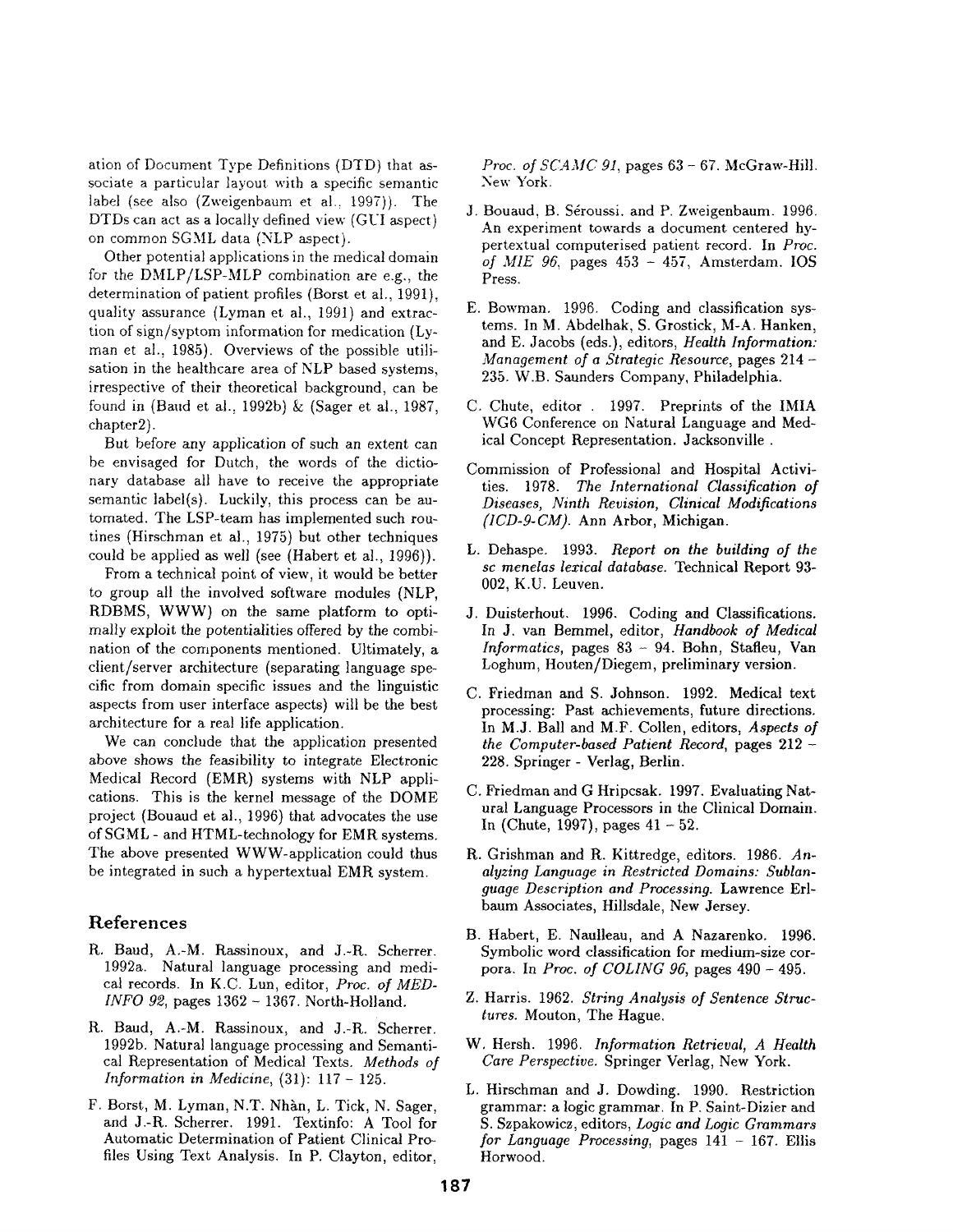- L. Hirschman and H. Thompson. 1995. Overview of evaluation in speech and natural language processing. In J. and Mariani, editor, *State of the Art in Natural Language Processing,* pages 475 - 518.
- L. Hirschman, R. Grishman, and N. Sager. 1975. Grammatically-based automatic word class formation. *Information Processing and Management,*  pages 39 - 57.
- L. Hirschman, G. Story, E. Marsh, M. Lyman, and N. Sager. 1981. An experiment in automated health care evaluation from narrative medical records. *Computers and Biomedical Research,*   $(14):447 - 463.$
- L. Hirschman. 1986. Discovering sublanguage structures. In (Grishman and Kittredge, 1986), pages  $211 - 234.$
- G. Hripcsak, C. Friedman, P. Alderson, W. Du-Mouchel, S. Johnson, and P. Clayton. 1995. Unlocking Clinical Data from Narrative Reports: A Study of Natural Language Processing. *Annals of Internal Medicine,* vol. 122 (9): 681 - 688.
- C. Lovis, P.-A. Michel, R. Baud, and J.-R. Scherrer. 1995. Use of a conceptual semi-automatic ICD-9 encoding system in an hospital environment. In *Artificial Intelligence in Medicine, Proc. of AIME 95,* pages 331 - 339. Springer-Verlag.
- M. Lyman, N. Sager, C. Friedman and E. Chi. 1985. Computer-structured Narrative in Ambulatory Care: Its Use in Longitudinal Review of Clinical Data. In *Proc. of SCAMC 85,* pages 82 - 86.
- M. Lyman, N. Sager, L. Tick, N.T. Nhàn, Y. Su, F. Borst, and J.-R. Scherrer. 1991. The application of natural-language processing to healthcare quality assessment. *Medical Decision Making,* (11  $Supp1$ :  $S65 - S68$ .
- A. McCray, J.-R. Scherrer, C. Safran, and C. Chute (eds.). 1995. Special Issue on Concepts, Knowledge, and Language in Healthcare Information Systems. *Methods of Information in Medicine*   $(34)$   $1/2$ .
- N.T. Nhàn, N. Sager, M. Lyman, L. Tick, F. Borst, and Y. Su. 1989. A medical language processor for two indo-european languages. In *Proc. of SCAMC 89,* pages 554 - 558.
- N. Oliver. 1992. *A sublanguage based medical language processing system for German.* Ph.D. thesis, Dept. of Computer Science. New York University.
- N. Sager, C. Friedman, and M. Lyman. 1981. *Natural Language Information Processing: a computer*

*grammar of English and its applications.* Addison Wesley, Reading, Massachussets.

- N. Sager, C. Friedman, and M. Lyman. 1987. *Medical Language Processing: Computer Management of Narrative Data.* Addison Wesley, Reading, Massachussets.
- N. Sager, M. Lyman, N. Nhàn, and L. Tick. 1995a. Medical language processing: Applications to patient data representation and automatic encoding. *Methods of Information in Medicine,* (34):140 - 146.
- N. Sager, N. Nhàn, M. Lyman, and L. Tick. 1996. Medical Language Processing with SGML display. In *Proc. of the 1996 AMIA Annual Fall Symposium,* pages 547 - 551 .
- J.R. Scherrer, R. Coté, and S. Mandil (eds.). 1989. *Computerized Natural Medical Language Processing for Knowledge Representation.* North Holland.
- P. Spyns and G. Adriaens. 1992. Applying and Improving the Restriction Grammar Approach for Dutch Patient Discharge Summaries. In *Proe. of COLING 92,* pages 1164 - 1168.
- P. Spyns. 1994. A robust category guesser for Dutch medical language. In *Proc. of ANLP 94,* pages 150  $- 155.$  ACL.
- P. Spyns. 1995. A contextual disambiguator for Dutch medical language. In *Proc. of the BeNeLux Workshop on Logic Programming BENELOG 95,*  pages 20 - 24, Gent.
- P. Spyns. 1996a. Medical language processing and reusability of resources: a case study applied to Dutch. In *Proc. of MIE 96,* pages 1147 - 1152, Amsterdam. IOS Press.
- P. Spyns. 1996b. Natural language processing in medicine: An overview. *Methods of Information in Medicine,* (35):285- 302 .
- P. Spyns. 1996c. *Natural Language Processing in the bio-medical area: Design and Implementation of an Analyser for Dutch.* Ph.D. thesis: Dept. of Computer Science, K.U. Leuven.
- F. Wingert, D. Rothwell, and R. Cóté. 1989. Automated indexing into SNOMED and ICD. In (Scherrer et al., 1989), pages  $1 - 5.38$ .
- P. Zweigenbaum, J. Bouaud, B. Baehimont, J. Charlet, B. Séroussi, J.F. Boisvieux. 1997. From Text to Knowledge: a Unifying Document-Oriented View of Analyzed Medical Language. In (Chute. 1997). pages  $21 - 30$ .